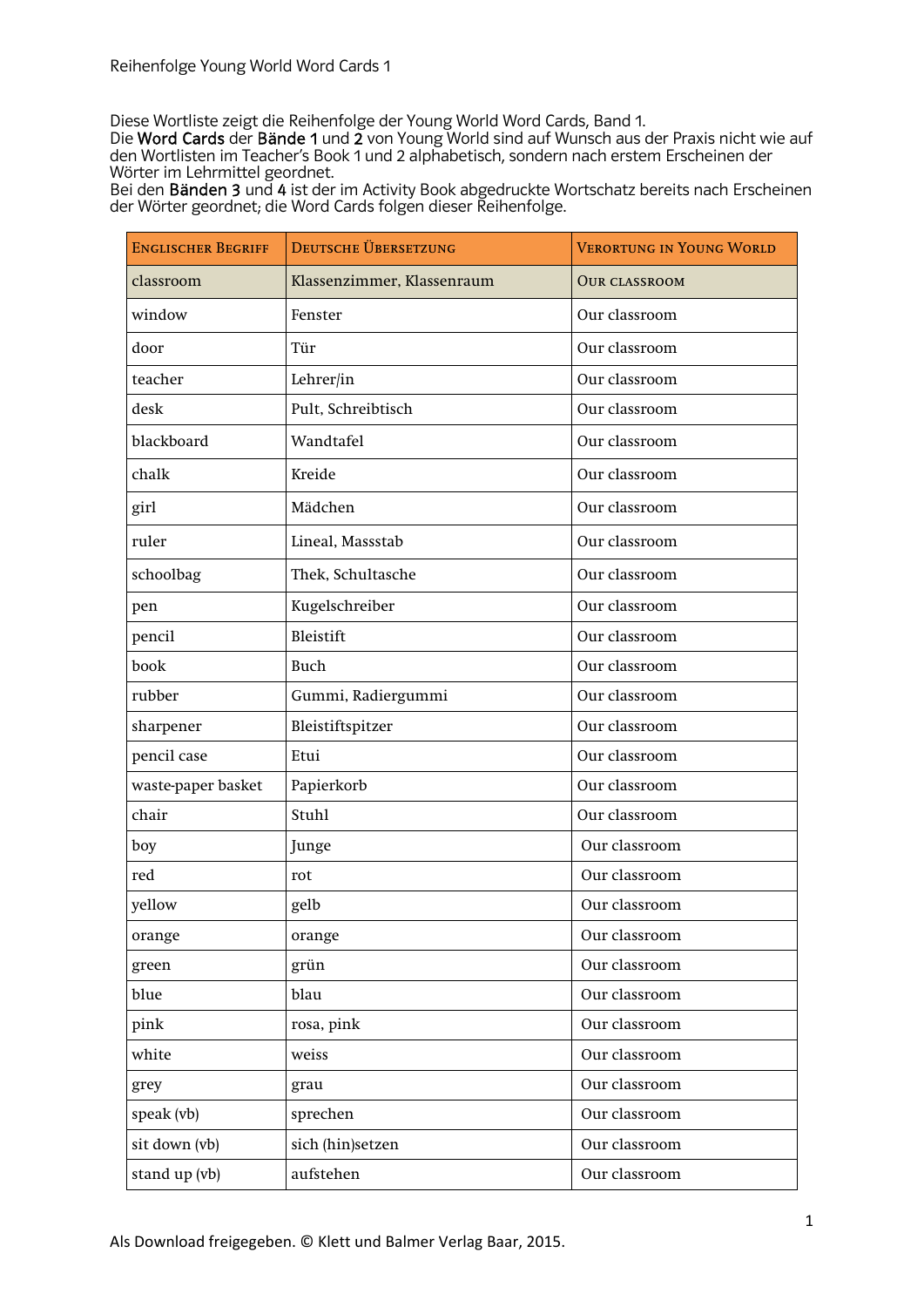| come (vb)     | kommen                               | Our classroom            |
|---------------|--------------------------------------|--------------------------|
| go (vb)       | gehen                                | Our classroom            |
| one           | eins                                 | Our classroom (audio)    |
| two           | zwei                                 | Our classroom (audio)    |
| three         | drei                                 | Our classroom (audio)    |
| four          | vier                                 | Our classroom (audio)    |
| five          | fünf                                 | Our classroom (audio)    |
| six           | sechs                                | Our classroom (audio)    |
| seven         | sieben                               | Our classroom (audio)    |
| eight         | acht                                 | Our classroom (audio)    |
| nine          | neun                                 | Our classroom (audio)    |
| ten           | zehn                                 | Our classroom (audio)    |
| colour        | Farbe                                | AB Our classroom         |
| number        | Nummer                               | AB Our classroom         |
| black         | schwarz                              | AB Our classroom         |
| brown         | braun                                | AB Our classroom         |
| eleven        | elf                                  | AB Our classroom (audio) |
| twelve        | zwölf                                | AB Our classroom (audio) |
| thirteen      | dreizehn                             | AB Our classroom (audio) |
| fourteen      | vierzehn                             | AB Our classroom (audio) |
| fifteen       | fünfzehn                             | AB Our classroom (audio) |
| sixteen       | sechzehn                             | AB Our classroom (audio) |
| seventeen     | siebzehn                             | AB Our classroom (audio) |
| eighteen      | achtzehn                             | AB Our classroom (audio) |
| nineteen      | neunzehn                             | AB Our classroom (audio) |
| twenty        | zwanzig                              | AB Our classroom (audio) |
| hello         | hallo                                | 1 YOU AND ME (AUDIO)     |
| I am from     | ich bin von/aus                      | You and me (audio)       |
| I live in     | ich wohne in                         | You and me (audio)       |
| This is my    | das ist mein(e)                      | You and me (audio)       |
| family        | Familie                              | You and me (audio)       |
| Mum /Mummy    | Mammi                                | You and me (audio)       |
| Dad / Daddy   | Papi                                 | You and me (audio)       |
| sister        | Schwester                            | You and me (audio)       |
| My name is    | Mein Name ist                        | You and me (audio)       |
| mother        | Mutter                               | You and me (audio)       |
| father        | Vater                                | You and me (audio)       |
| I have        | ich habe                             | You and me (audio)       |
| I don't have  | ich habe kein(e, en), ich habe nicht | You and me (audio)       |
| brother       | <b>Bruder</b>                        | You and me (audio)       |
| Mom (amerik.) | Mammi                                | You and me (audio)       |
| cat           | Katze                                | You and me (audio)       |
| his           | sein, seine                          | You and me (audio)       |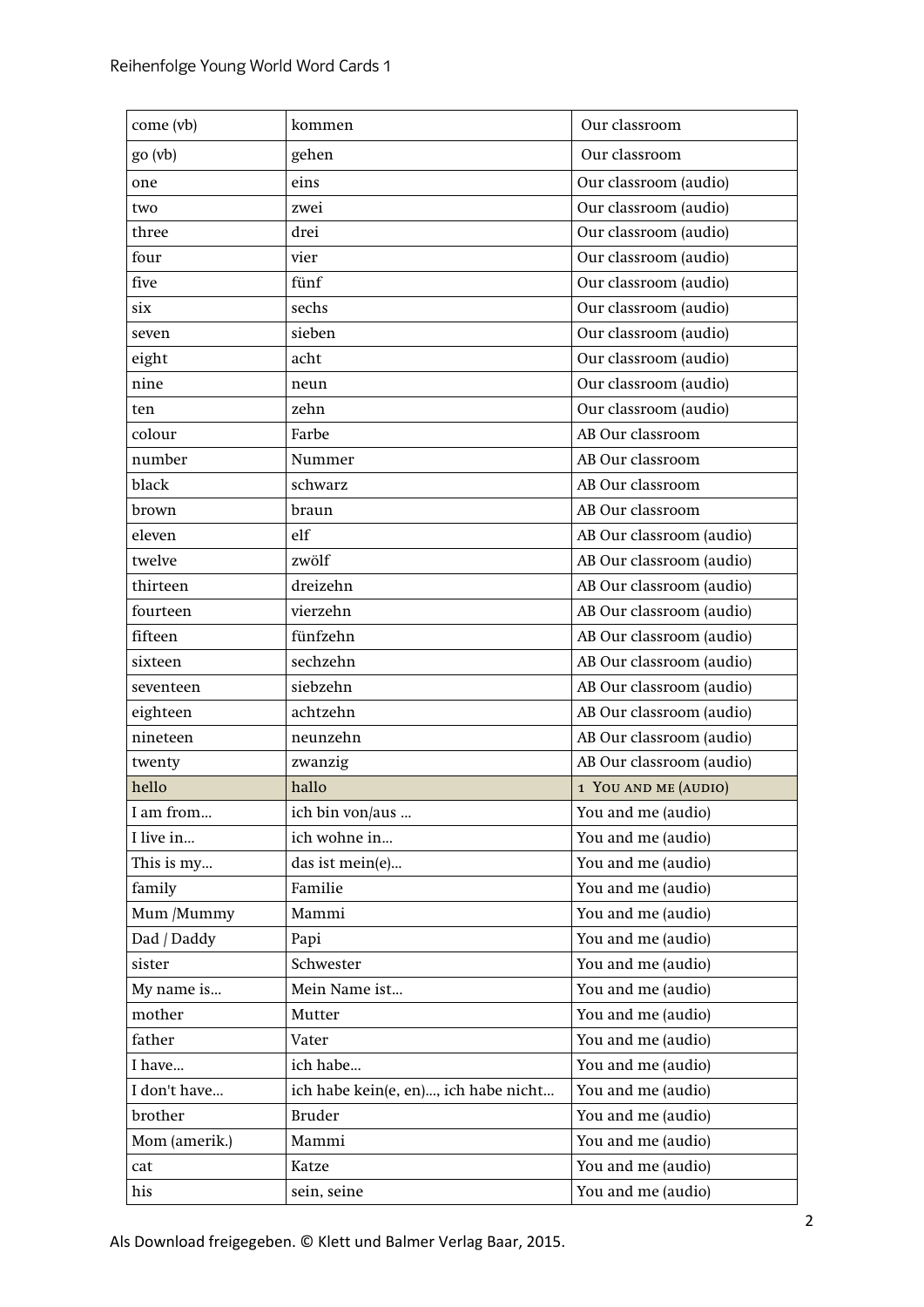| grandma                       | Grossmammi, Grosi                     | You and me (audio)   |
|-------------------------------|---------------------------------------|----------------------|
| uncle                         | Onkel                                 | You and me (audio)   |
| dog                           | Hund                                  | You and me (audio)   |
| Switzerland                   | Schweiz                               | Hello                |
| I speak                       | ich spreche                           | Hello                |
| her                           | ihr, ihre                             | Hello                |
| What's your name?             | Wie heisst du / heissen Sie?          | Hello                |
| south                         | Süden                                 | You and me (audio 2) |
| English                       | Englisch                              | You and me (audio 2) |
| north                         | Norden                                | You and me (audio 2) |
| east                          | Osten                                 | You and me (audio 2) |
| Italian                       | Italienisch                           | You and me (audio 2) |
| northeast                     | Nordosten                             | You and me (audio 2) |
| southwest                     | Südwesten                             | You and me (audio 2) |
| French                        | Französisch                           | You and me (audio 2) |
| west                          | Westen                                | You and me (audio 2) |
| German                        | Deutsch                               | You and me (audio 2) |
| map                           | Karte                                 | AB Switzerland       |
| grandpa                       | Grosspapi                             | AB Switzerland       |
| Where are you from?           | Woher kommst du / kommen Sie?         | AB Switzerland       |
| grandfather                   | Grossvater                            | AB Marco's family    |
| grandmother                   | Grossmutter                           | AB Marco's family    |
| aunt                          | Tante                                 | AB Marco's family    |
| big / bigger / the<br>biggest | gross/grösser/am grössten, grösste(r) | AB Marco's family    |
| Do you have?                  | Hast du / haben Sie?                  | AB Marco's family    |
| body                          | Körper                                | 2 MY BODY            |
| Jump on one leg!              | Hüpf auf einem Bein!                  | My body              |
| Put your arms up!             | Halte deine Arme hoch!                | My body              |
| Kick your foot!               | Kick mit dem Fuss!                    | My body              |
| Turn your head!               | Dreh deinen Kopf!                     | My body              |
| Bend your knees!              | Geh(t) in die Knie!                   | My body              |
| Lift your shoulders!          | Heb(t) deine (eure) Schultern!        | My body              |
| Open your mouth<br>wide!      | Mach(t) deinen (euren) Mund weit auf! | My body              |
| Shut your eyes!               | Schliess deine Augen!                 | My body              |
| Clap your hands!              | Klatsch(t) in die Hände!              | My body (audio)      |
| high                          | hoch                                  | My body (audio)      |
| left                          | links                                 | My body (audio)      |
| right                         | rechts                                | My body (audio)      |
| bone                          | Knochen                               | Dry Bones            |
| toe                           | Zeh                                   | Dry Bones            |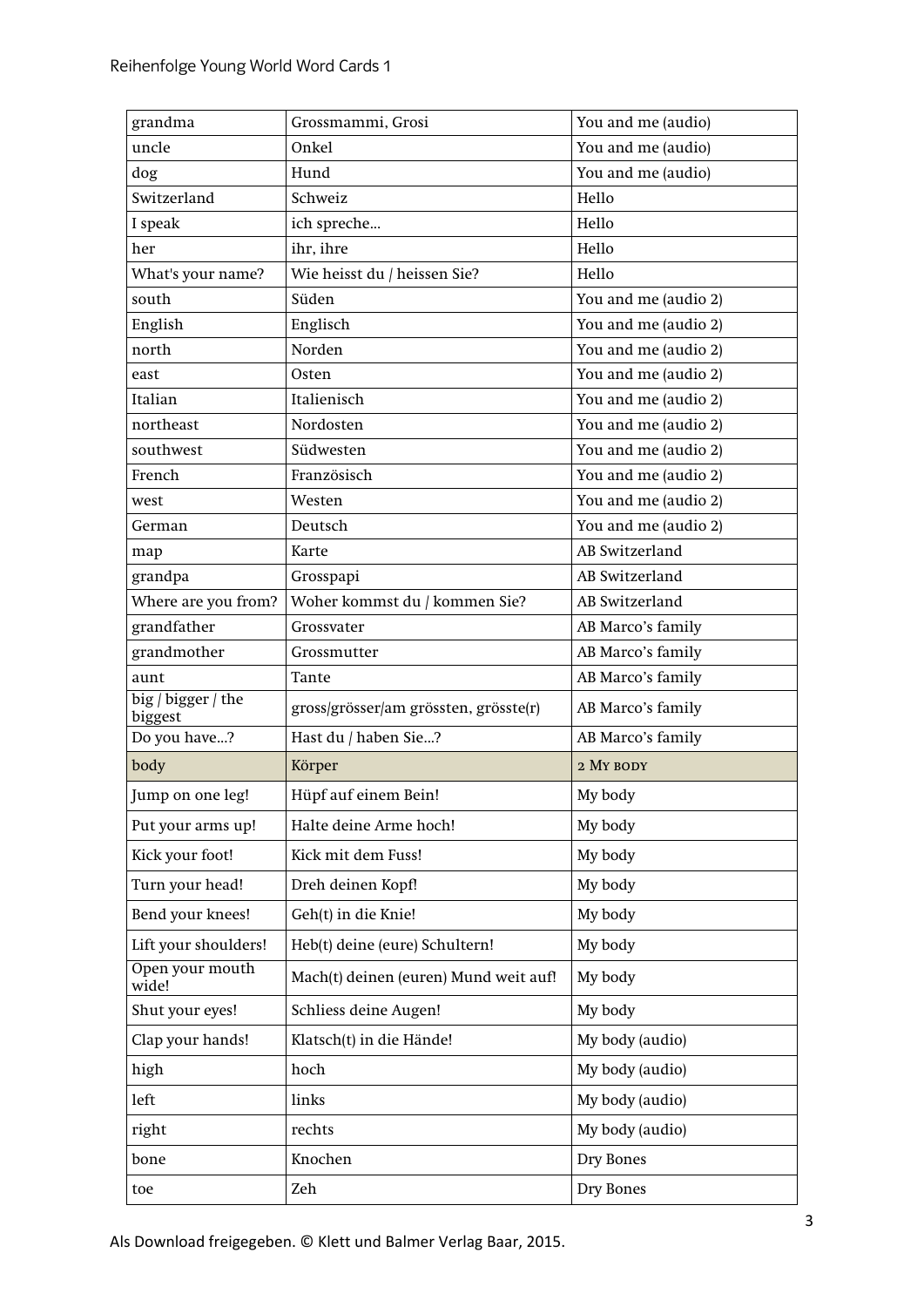| foot (pl. feet)              | Fuss, Füsse                             | Dry Bones                  |
|------------------------------|-----------------------------------------|----------------------------|
| knee                         | Knie                                    | Dry Bones                  |
| leg                          | Bein                                    | Dry Bones                  |
| back                         | Rücken                                  | Dry Bones                  |
| shoulder                     | Schulter                                | Dry Bones                  |
| neck                         | Hals                                    | Dry Bones                  |
| arm                          | Arm                                     | Dry Bones                  |
| elbow                        | Ellbogen                                | Dry Bones                  |
| head                         | Kopf                                    | Dry Bones                  |
| hand                         | Hand                                    | Dry Bones                  |
| finger                       | Finger                                  | Dry Bones                  |
| heart                        | Herz                                    | Inside the body: the heart |
| feel (vb)                    | fühlen                                  | Inside the body: the heart |
| blood                        | Blut                                    | Inside the body: the heart |
| heart beat                   | Herzschlag                              | Inside the body: the heart |
| pulse                        | Puls                                    | Inside the body: the heart |
| eye                          | Auge                                    | <b>AB</b> Project          |
| ear                          | Ohr                                     | <b>AB</b> Project          |
| mouth                        | Mund                                    | AB Project                 |
| nose                         | <b>Nase</b>                             | <b>AB</b> Project          |
| thumb                        | Daumen                                  | AB Thumbs up               |
| face                         | Gesicht                                 | AB My face                 |
| long                         | lang                                    | AB My face                 |
| down                         | runter                                  | AB My face                 |
| hair                         | Haar                                    | AB My face                 |
| straight                     | gerade                                  | AB My face                 |
| curly                        | gelockt, lockig                         | AB My face                 |
| Do you have?*                | Hast du / Haben Sie?                    | AB Questionnaire           |
| skeleton                     | Skelett                                 | AB Inside the body         |
| big / bigger / biggest*      | gross/grösser/am grössten, grösste(r)   | AB Inside the body         |
| small / smaller<br>/smallest | klein/kleiner/am kleinsten, kleinste(r) | AB Inside the body         |
| apple                        | Apfel                                   | <b>3 APPLES AND CRISPS</b> |
| crisps (pl.)                 | Kartoffelchips                          | Apples and crisps          |
| buy (vb)                     | kaufen                                  | Apples and crisps          |
| supermarket                  | Supermarkt                              | Apples and crisps          |
| food                         | Essen                                   | Apples and crisps          |
| I like                       | Ich mag, ich habe gern                  | Apples and crisps (audio)  |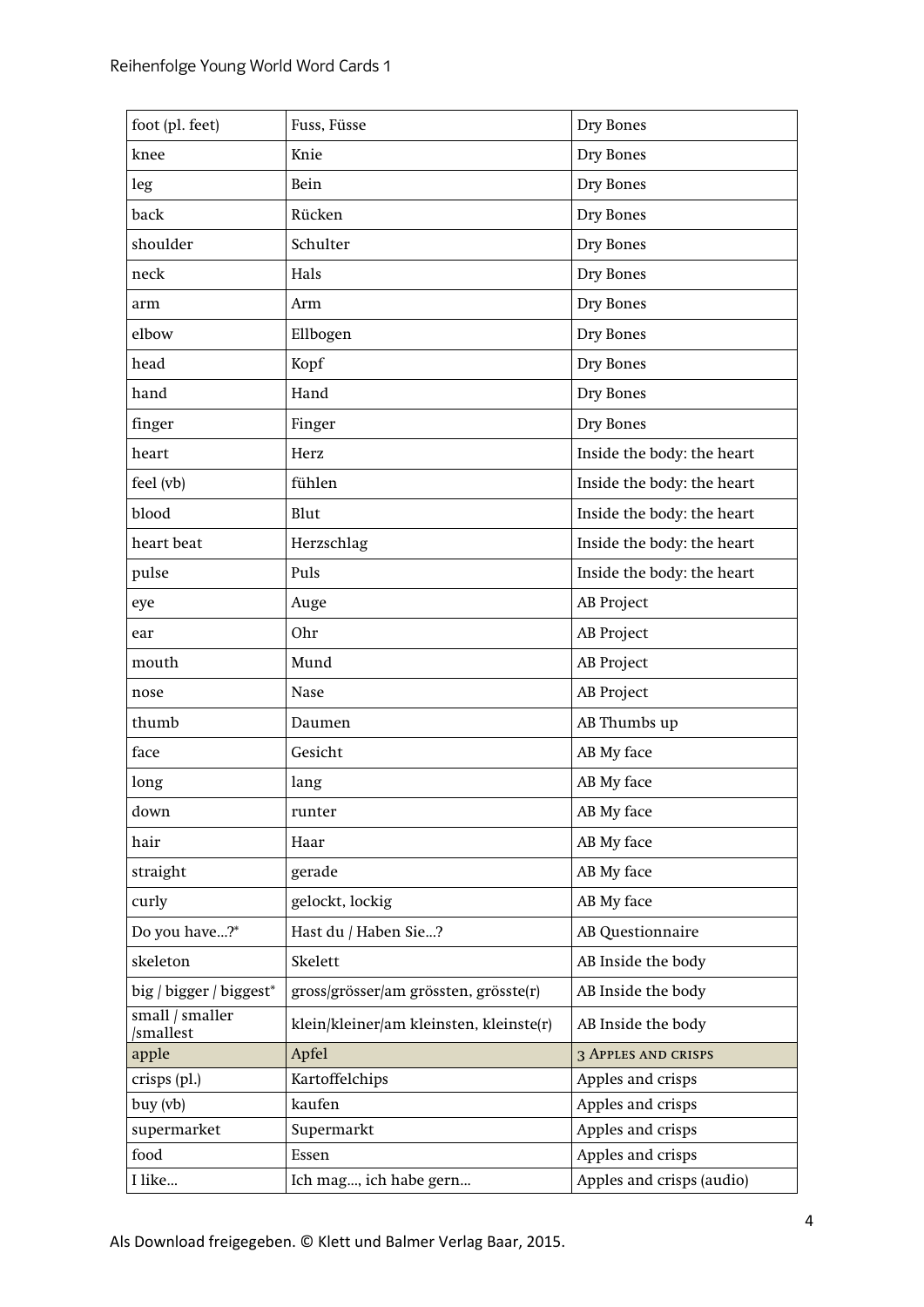| banana           | Banane                               | Apples and crisps (audio)    |
|------------------|--------------------------------------|------------------------------|
| I don't like     | Ich mag kein(e), ich habe nicht gern | Apples and crisps (audio)    |
| orange           | Organge                              | Apples and crisps (audio)    |
| favourite        | Lieblings-                           | Apples and crisps (audio)    |
| fruit            | Frucht                               | Apples and crisps (audio)    |
| vegetable        | Gemüse                               | Apples and crisps (audio)    |
| tomato           | Tomate                               | Apples and crisps (audio)    |
| carrot           | Karotte, Rüebli                      | Apples and crisps (audio)    |
| cheese           | Käse                                 | Apples and crisps (audio)    |
| ham              | Schinken                             | Apples and crisps (audio)    |
| egg              | Ei                                   | Apples and crisps (audio)    |
| eat (vb)         | essen                                | Apples and crisps (audio)    |
| I want           | Ich möchte, ich will                 | Apples and crisps (audio)    |
| chocolate        | Schokolade                           | Apples and crisps (audio)    |
| milk             | Milch                                | Apples and crisps (audio)    |
| drink (vb)       | trinken                              | Apples and crisps (audio)    |
| orange juice     | Organgensaft                         | Apples and crisps (audio)    |
| thirsty          | durstig                              | Apples and crisps (audio)    |
| water            | Wasser                               | Apples and crisps (audio)    |
| sugar            | Zucker                               | Five currant buns            |
| glass of water   | (ein) Glas Wasser                    | The train                    |
| turnip           | Rübe                                 | The turnip                   |
| coffee           | Kaffee                               | AB What do you like?         |
| fish finger      | Fischstäbchen                        | AB What do you like?         |
| sweets (pl.)     | Süssigkeiten                         | AB What do you like?         |
| Do you like?     | Magst du/ Hast du gern?              | AB What do you like?         |
| butter           | <b>Butter</b>                        | AB What do you like?         |
| ice-cream        | Glacé, Eis, Eiscreme                 | AB What do you like?         |
| healthy          | gesund,                              | AB What do you like?         |
| glass            | Glas                                 | AB What do you like?         |
| shopping         | Einkauf, Einkaufen                   | AB Shopping                  |
| salad            | Salat                                | AB Shopping                  |
| cornflakes (pl.) | Cornflakes                           | AB Shopping                  |
| bread            | <b>Brot</b>                          | AB Shopping                  |
| soup             | Suppe                                | AB Shopping                  |
| tea (a cup of)   | Tee (eine Tasse)                     | AB Shopping                  |
| milkshake        | Milchshake                           | AB Make a milkshake          |
| cup              | Tasse                                | AB Make a milkshake          |
| spoon            | Löffel                               | AB Make a milkshake          |
| fork             | Gabel                                | AB Make a milkshake          |
| I'm going to     | Ich werde                            | 4 WE'RE GOING TO FIND A CAVE |
| jacket           | Jacke                                | We're going to find a cave   |
| pullover         | Pullover                             | We're going to find a cave   |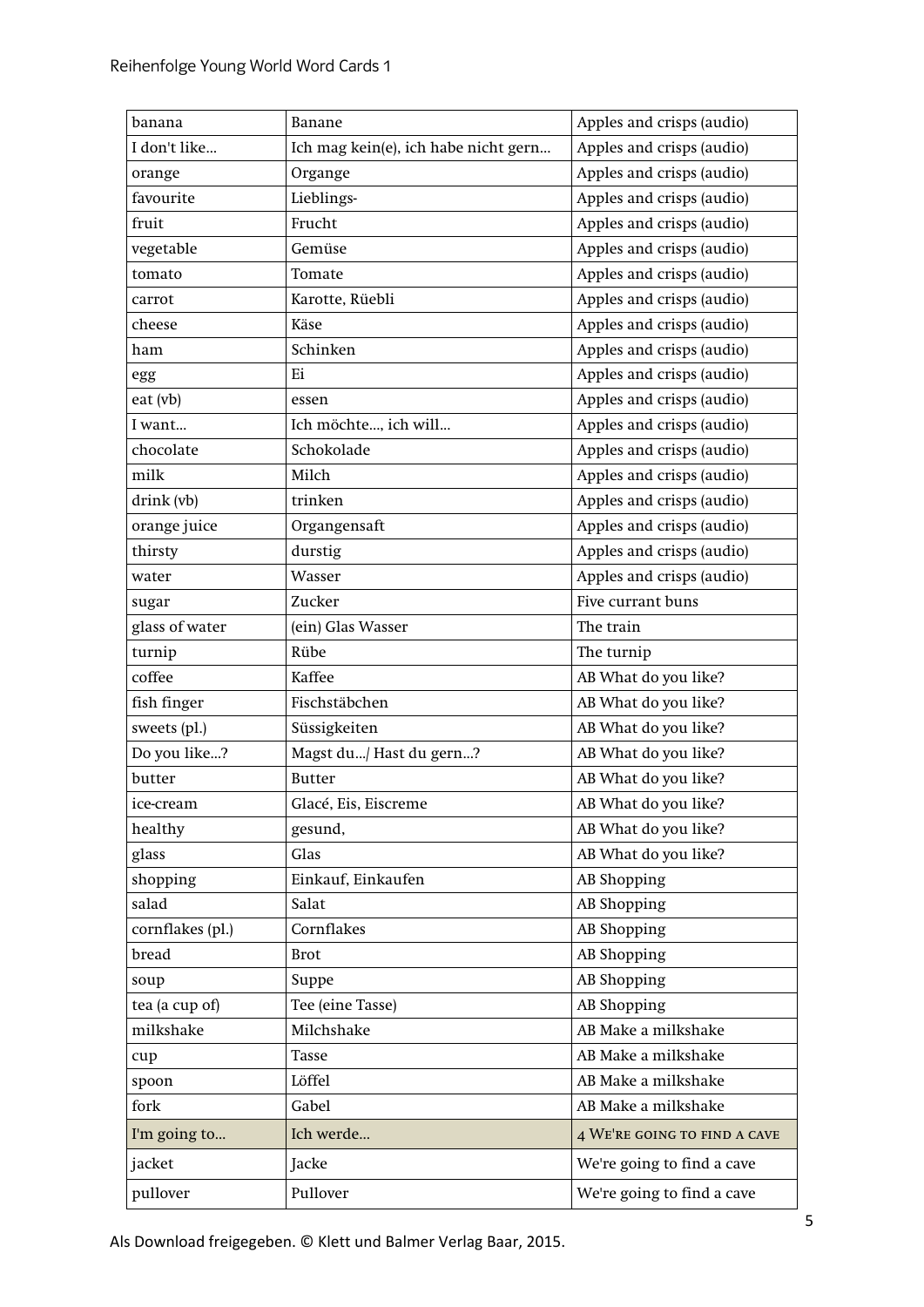| cold          | kalt                | We're going to find a cave            |
|---------------|---------------------|---------------------------------------|
| hat           | Hut                 | We're going to find a cave            |
| scarf         | Schal               | We're going to find a cave            |
| swimming suit | Badeanzug           | We're going to find a cave            |
| jeans (pl.)   | Jeans               | We're going to find a cave            |
| T-shirt       | Unterhemd           | We're going to find a cave            |
| socks (pl.)   | Socken              | We're going to find a cave            |
| coat          | Mantel, Jacke       | We're going to find a cave            |
| gloves (pl.)  | Handschuhe          | We're going to find a cave            |
| shoes (pl.)   | Schuhe              | We're going to find a cave            |
| winter        | Winter              | We're going to find a cave            |
| spring        | Frühling            | We're going to find a cave            |
| summer        | Sommer              | We're going to find a cave            |
| autumn        | Herbst              | We're going to find a cave            |
| snow          | Schnee              | We're going to find a cave<br>(audio) |
| tree          | Baum                | We're going to find a cave<br>(audio) |
| warm          | warm                | We're going to find a cave<br>(audio) |
| rain (vb)     | regnen              | We're going to find a cave<br>(audio) |
| hot           | heiss               | We're going to find a cave<br>(audio) |
| wind          | Wind                | We're going to find a cave<br>(audio) |
| blow (vb)     | wehen, blasen       | We're going to find a cave<br>(audio) |
| storm         | Sturm               | What a wind!                          |
| sun           | Sonne               | The sun and our seasons               |
| season        | Jahreszeit          | The sun and our seasons               |
| sky           | Himmel              | The sun and our seasons               |
| weather       | Wetter              | Weather chants                        |
| rainbow       | Regenbogen          | Weather chants                        |
| rain          | Regen               | Weather chants                        |
| clothes (pl.) | Kleider             | <b>AB</b> Clothes                     |
| shirt         | Hemd                | AB Clothes                            |
| pyjamas (pl.) | Schlafanzug, Pyjama | AB Clothes                            |
| skirt         | Rock                | AB Clothes                            |
| January       | Januar              | AB Clothes                            |
| cloud         | Wolke               | AB Weather                            |
| rainy         | regnerisch          | AB Weather                            |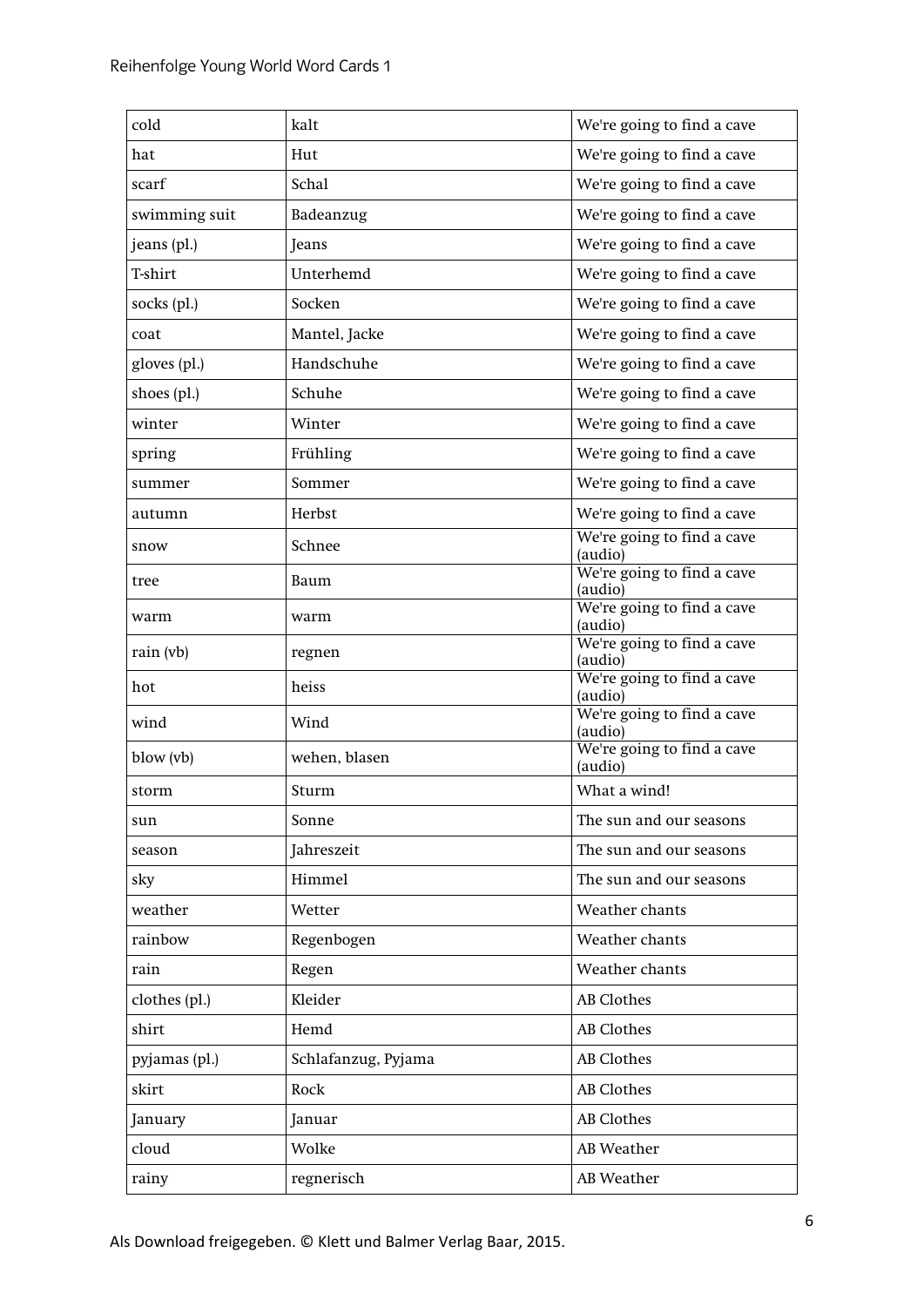| cloudy                      | wolkig, bewölkt                | <b>AB</b> Weather         |
|-----------------------------|--------------------------------|---------------------------|
| windy                       | windig                         | <b>AB</b> Weather         |
| cool                        | kühl                           | <b>AB</b> Weather         |
| wet                         | nass, feucht                   | <b>AB</b> Weather         |
| dry                         | trocken                        | <b>AB</b> Weather         |
| sunny                       | sonnig                         | AB Weather                |
| snowy                       | verschneit                     | <b>AB</b> Weather         |
| snow (vb)                   | schneien                       | <b>AB</b> Weather         |
| December                    | Dezember                       | <b>AB</b> Weather         |
| August                      | August                         | AB Weather                |
| April                       | April                          | AB Weather                |
| shine (vb)                  | scheinen                       | AB Weather                |
| wear (vb)                   | (Kleidung) tragen              | AB Weather                |
| What's the weather<br>like? | Wie ist das Wetter?            | <b>AB</b> Weather         |
| get dressed (vb)            | sich anziehen                  | <b>AB</b> Weather         |
| morning                     | Morgen                         | <b>AB</b> Weather         |
| afternoon                   | Nachmittag                     | <b>AB</b> Weather         |
| clock                       | Uhr                            | <b>5 AROUND THE CLOCK</b> |
| time                        | Zeit                           | Around the clock          |
| pm                          | nachmittags                    | Around the clock          |
| midnight                    | Mitternacht                    | Around the clock          |
| am, a.m.                    | vormittags                     | Around the clock          |
| noon                        | Mittag, mittags                | Around the clock          |
| o'clock                     | $(z.B. 7)$ Uhr                 | Around the clock (audio)  |
| sleep (vb)                  | schlafen                       | Around the clock (audio)  |
| breakfast                   | Frühstück                      | Around the clock (audio)  |
| lunch                       | Mittagessen                    | Around the clock (audio)  |
| have breakfast (vb)         | frühstücken                    | Around the clock (audio)  |
| have lunch (vb)             | zu Mittag essen                | Around the clock (audio)  |
| a quarter to                | Viertel vor                    | Clocks and time           |
| a quarter past              | Viertel nach                   | Clocks and time           |
| alarm clock                 | Wecker                         | Clocks and time           |
| evening                     | Abend                          | Clocks and time           |
| in the afternoon            | am Nachmittag, nachmittags     | Clocks and time           |
| in the evening              | am Abend, abends               | Clocks and time           |
| in the morning              | am Morgen, morgens, vormittags | Clocks and time           |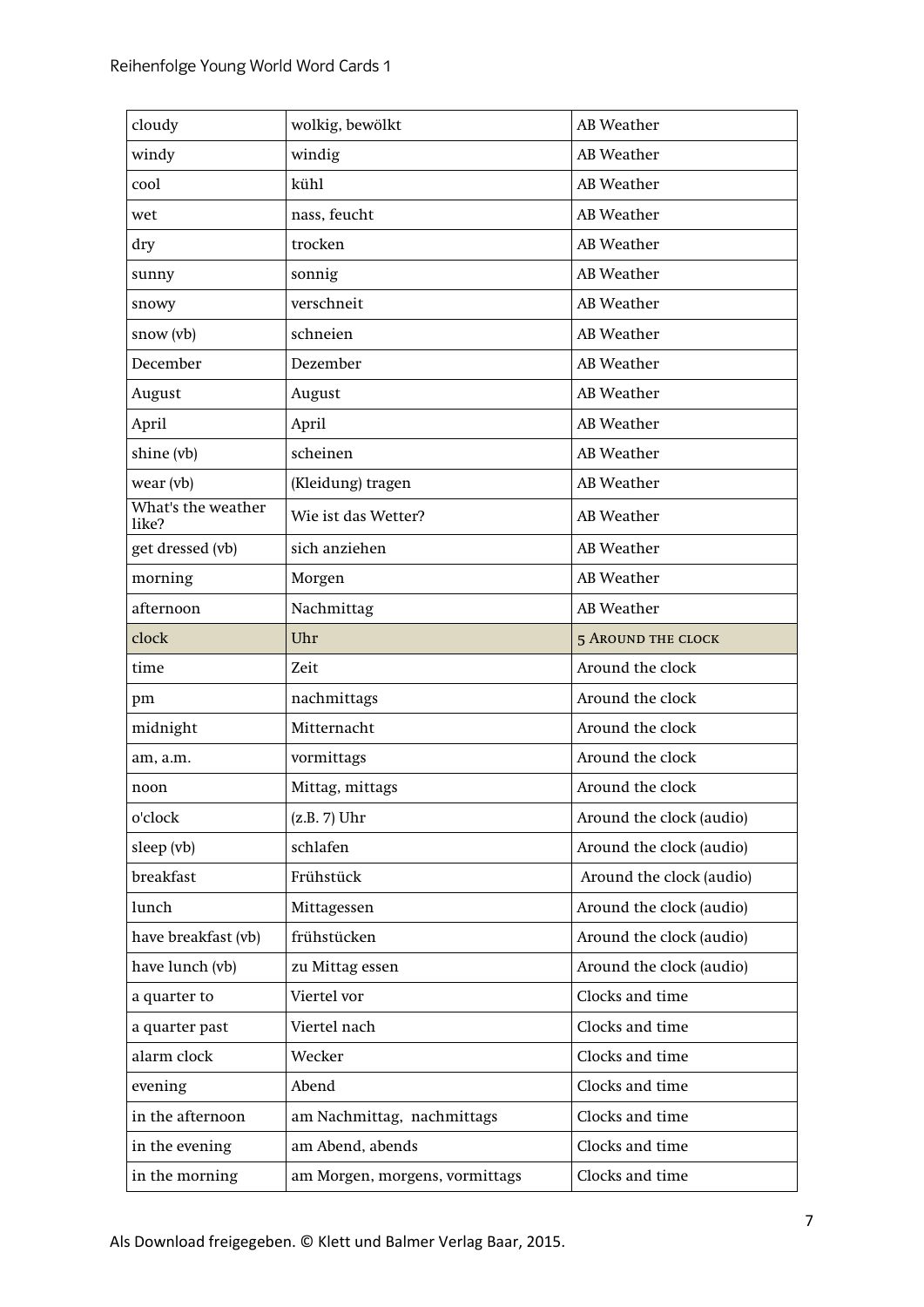| watch             | Armbanduhr                            | Clocks and time         |
|-------------------|---------------------------------------|-------------------------|
| What time is it?  | Wie spät ist es? Wie viel Uhr ist es? | Clocks and time         |
| September         | September                             | How we measure the time |
| second            | Sekunde                               | How we measure the time |
| minute            | Minute                                | How we measure the time |
| hour              | Stunde                                | How we measure the time |
| day               | Tag                                   | How we measure the time |
| week              | Woche                                 | How we measure the time |
| Monday            | Montag                                | How we measure the time |
| Tuesday           | Dienstag                              | How we measure the time |
| Wednesday         | Mittwoch                              | How we measure the time |
| Thursday          | Donnerstag                            | How we measure the time |
| Friday            | Freitag                               | How we measure the time |
| Saturday          | Samstag                               | How we measure the time |
| Sunday            | Sonntag                               | How we measure the time |
| month             | Monat                                 | How we measure the time |
| February          | Februar                               | How we measure the time |
| year              | Jahr                                  | How we measure the time |
| November          | November                              | How we measure the time |
| June              | Juni                                  | Chants                  |
| get up (vb)       | aufstehen                             | AB The mistake          |
| afternoon*        | Nachmittag                            | AB The mistake          |
| morning*          | Morgen                                | AB The mistake          |
| get dressed* (vb) | sich anziehen                         | AB The mistake          |
| house             | Haus                                  | <b>6 THE HOUSE</b>      |
| room              | Zimmer, Raum                          | The house               |
| bathroom          | Badezimmer                            | The house               |
| bedroom           | Schlafzimmer                          | The house               |
| kitchen           | Küche                                 | The house               |
| hall              | Korridor, Flur                        | The house               |
| living room       | Wohnzimmer                            | The house               |
| sofa              | Sofa                                  | The house (audio)       |
| phone             | Telefon                               | The house (audio)       |
| bed               | Bett                                  | The house (audio)       |
| shower            | Dusche                                | The house (audio)       |
| television, TV    | Fernseher                             | The house (audio)       |